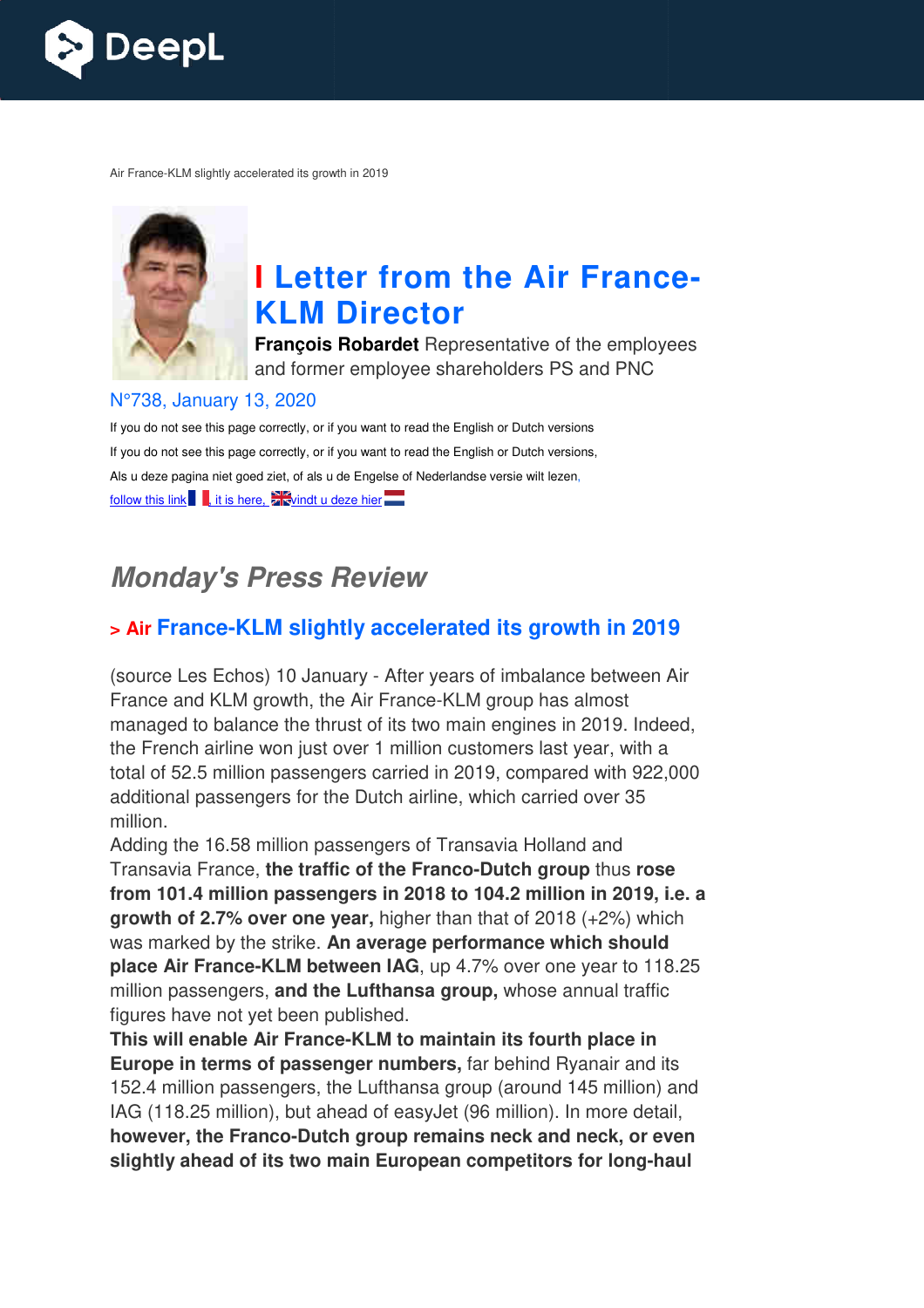**traffic,** with 28.3 million passengers. Air France-KLM also remains at the head of the pack over Africa, South America and the Caribbean and Asia (neck and neck with Lufthansa and IAG). On the other hand, the group seems to be falling behind in North America and intra-Europe. As for its low-cost branch **Transavia and its 16.5 million passengers,** it remains a dwarf, compared to the two European market leaders, Ryanair and easyJet. But it **is** also **far behind, compared to Lufthansa's low-cost division** (around 35 million passengers), strengthened by the acquisition of Air Berlin, **and compared to that of IAG (**around 58 million), which is about to become part of Air Europa. Transavia's growth even slowed last year, from 7.1% in 2018 to 4.8% in 2019, with a drop in traffic in December. The only sector of real concern, however, remains cargo activity, which fell by 4.9% in December and 2.2% over the year. However, its competitors are not much better off in this area.

**We now have to wait for the financial results, which will be released on February 20**. According to analysts' forecasts, operating profit is expected to fall sharply, compared to 2018 (1.3 billion), despite the strike and the "yellow jackets" crisis. (...)

#### **My comment:** European air transport growth has slowed in 2019.

There are many reasons for this:

. the cessation of B737 max flights, which penalised Norwegian and Ryanair,

. bankruptcies, the main one being Aigle Azur,

. the shame of flying, without it being possible to determine whether this has really led to a reduction in the number of passengers.

In this context, the Air France-KLM group is doing rather better than its main competitors.

#### **> KLM grows more than average at Schiphol**

(source Zakenreis, translated with Deepl com) 9 January - **The number of passengers carried by KLM increased by 2.7% in 2019 to 35.1 million. This means that KLM is well above the 1% average, which was the increase in traffic at Schiphol last year**.

**The national airline seems to be less hampered than other airlines by the 500,000 flight limit that has been reached at Schiphol in 2018**. KLM's aircraft occupancy rate increased by 0.3 per cent to 89.4 per cent.

With Transavia Netherlands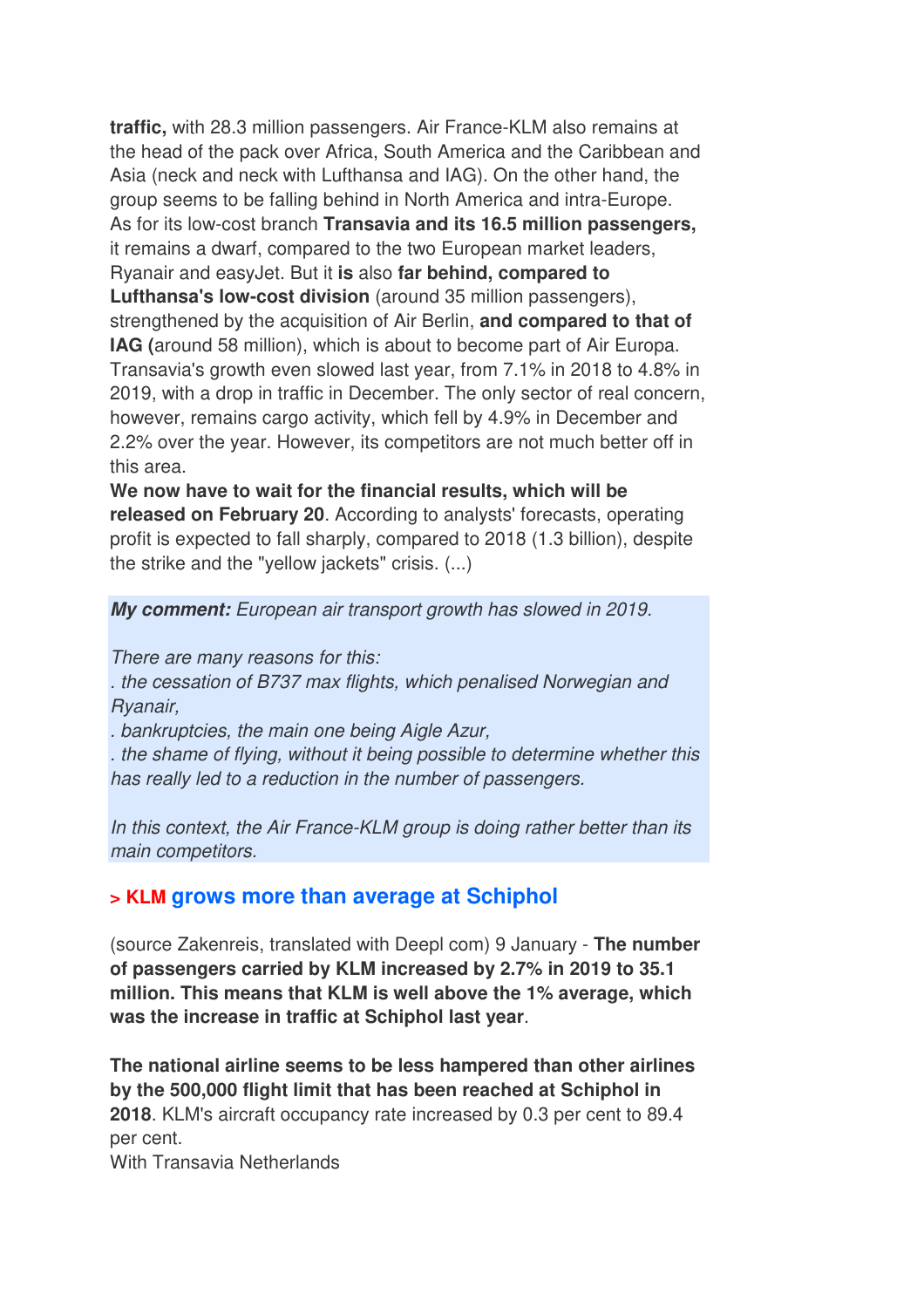' 9.2 million passengers, the KLM group will have a record 44.3 million passengers in 2019. Transavia's passenger numbers increased by 4.4% in 2019 (...)

**My comment:** The saturation of Schiphol Airport limits the growth opportunities for airlines in the Netherlands.

Nevertheless, KLM has significantly increased the number of passengers carried using slots abandoned by bankrupt airlines.

The Dutch company also benefited from the replacement of its B747 combi with B787-10.

The B747 combi are aircraft divided into two parts. The front section is designed to accommodate 268 passengers. The rear part is used to transport cargo.

The B787-10 has a capacity of 344 passengers, higher than that of the B747 combi.

# **> IAG: traffic up 4.7% and the boss leaves the company**

(source Air Journal) 10 January - **The IAG group** comprising British Airways, Iberia, Aer Lingus, Vueling and Level **carried 118.253 million passengers last year, an increase of 4.7%**. (...)

(...) The Group's seating capacity

grew by

 4.0% last year, with revenue passenger-kilometre traffic up 5.6%; as a result, **the average**

 seat **load factor for the Group's aircraft rose by 1.3% to 84.6%.**  IAG's cargo traffic is -2.4% in tonnes transported per kilometre. (...) The month of December 2019 was marked in particular by British Airways, which reached a final agreement on wage negotiations with its pilots' union BALPA, and Iberia, which signed a preliminary collective agreement with its ground handling services, maintenance and administration staff. And **on December 17, the British airline signed a joint venture agreement with China Southern Airlines**. IAG took the opportunity to point out that, like easyJet, it will no longer publish monthly traffic statistics.

But **Thursday's most followed announcement was the retirement of Willie Walsh, who is retiring from (...**). Mr. Walsh joined Aer Lingus as a young pilot at the age of 17 and became CEO in 2001 before taking up the same position at British Airways in 2005 and then at IAG in 2011, when the British and Spanish national airlines merged. (...)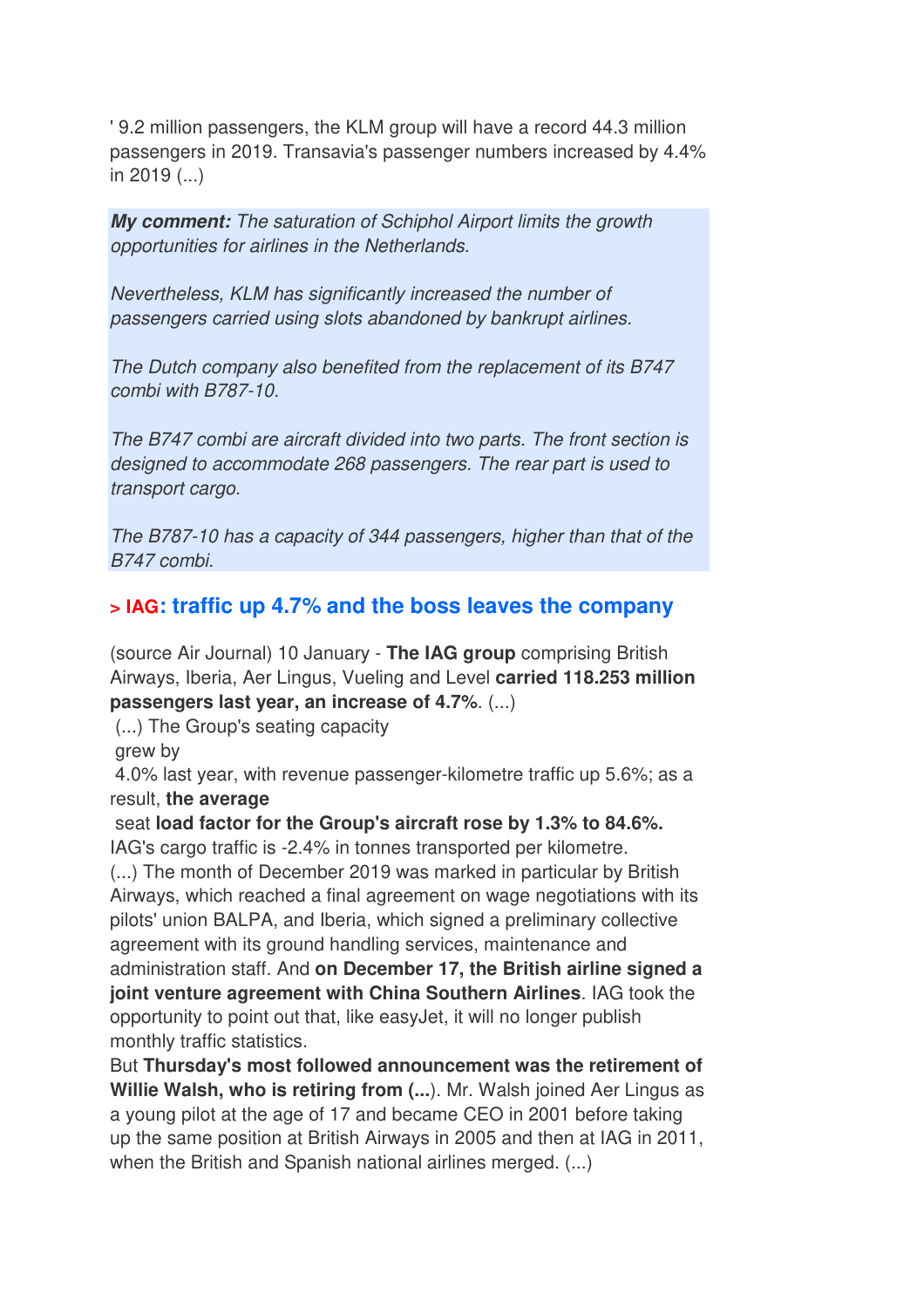**Iberia CEO Luis Gallego will take** (...) the **head of the group, whose switch to Spain seems moreover obvious** (in addition to Vueling and Level, IAG will acquire Air Europa there) especially after the problems encountered recently by British Airways (computer breakdowns, social conflicts...).

#### **> Lufthansa and Wizz Air: operations take off at Orly Air France counterattacks!**

(source TourMaG) 7 January - Air France's new competitors at Paris Orly are advancing their pawns.

Starting with **Lufthansa, a newcomer to the southern Parisian platform**. (...) Following the bankruptcy of Aigle Azur in September 2019, the Germans recovered 1,460 of them, the equivalent of two daily flights.

As of 16 March 2020, the Star Alliance carrier **will start operating a twice-daily service to its Munich hub** (...).

The purpose of these flights, when the German airline already flies 40 flights a week between Munich and Roissy, is to facilitate connections from its Munich hub to Japan, India, Mexico and North America (...).

#### **An early announcement by Air France, which immediately responded by unveiling, on Tuesday 7 January, the launch of a new route between Orly and Munich** (...).

"Air France customers can also reach Munich from Paris-Charles de Gaulle thanks to 6 flights a day", states a press release from the French airline, in which it is announced that Munich will be the first German city to be connected to Orly, with all flights normally operated from Paris-Charles de Gaulle. **Openings to Geneva, Algiers and Madrid are also on the agenda**. For

 its part, Europe's fifth-largest low-cost airline, Hungarian Wizz Air, plans to start two daily flights from Orly, again as a new entrant, from 29 March 2020 (...).

**My comment:** Aigle Azur's slots were redistributed at the beginning of December to HOP, Transavia, Lufthansa, Wizzair, EasyJet, Air Caraïbes, Corsair, La Compagnie and TAP Portugal.

The Air France group recovered 31% of these slots. Operated by Transavia and Hop! they will open new routes from Orly.

At the presentation to investors on 6 November, the Air France group announced its intention to develop "a quality network adapted to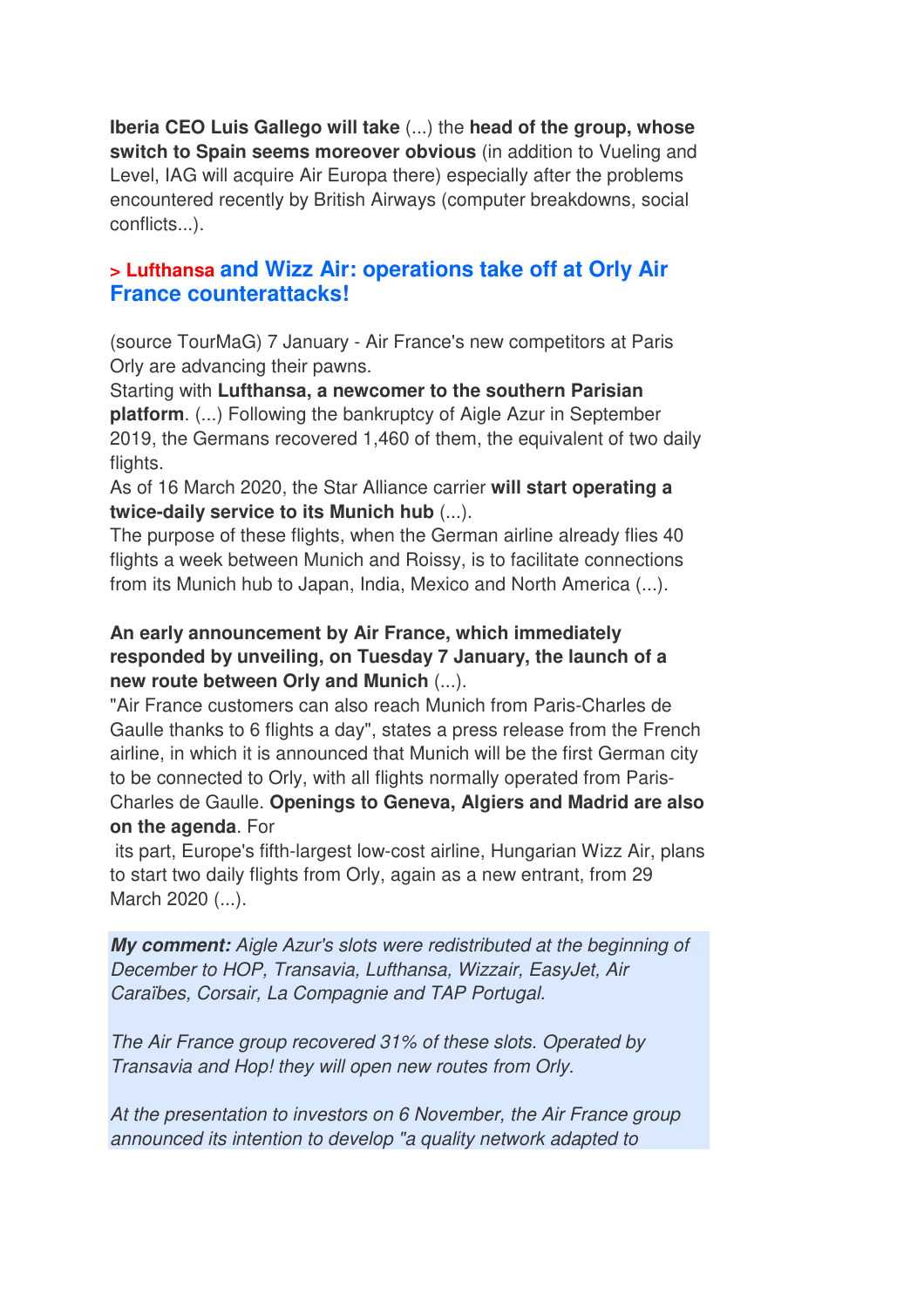business customers departing from Orly to Europe".

## **> Alitalia's future called into question by the withdrawal of the "Italian SNCF" file**

(source Les Echos) January 8 - A new year but an old story... the rescue of the public airline Alitalia, which has been under trusteeship since 2017. Operation Survival becomes even more complicated in 2020. The **mission of finding a buyer for the Italian company** by 31 May next, the eighth deadline in a row granted by the government with a new 400 million euro bridging loan to enable it to continue operating until then, is **now proving practically impossible** following the wreck of the consortium imagined by Giuseppe Conte's executive. "For us, this procedure is closed, we are out of the operation", said the head of the public Italian railways group Ferrovie dello Stato (FS), Gianfranco Battisti, at a hearing before the Transport Committee of the Italian Chamber of Deputies. Alongside the "Italian SNCF", which would have held 37.5% of the capital of a new Alitalia, the Ministry of the Economy with 15%, the American Delta Airlines with 10% of the shares and Atlantia, the holding company of the Benetton family with 37.5% (...).

Alitalia's situation is worrying. **The company lost 600 million euros in 2019. With around 100 aircraft and 21 million passengers, it has become a small operator in an increasingly competitive market with bigger and bigger players** (...).

**My comment:** What will be left of Alitalia at the end of 2020?

The Italian airline plans to take two A330s, four A320s, two A321s and its 777-300ER out of its fleet. She will then have less than 100 devices.

#### **> China Southern: a farewell to Skyteam, almost without consequences for travellers**

(source Voyages d'Affaires) January 6 - (...) The departure of **China Southern from the** Skyteam alliance could appear as a non-event. For the Chinese company, which wanted to regain complete commercial freedom, has not in fact severed all ties with its former alliance partners. Quite the contrary. It **continues to operate code-sharing agreements with 14 of the 19 Skyteam members** (...). The most notable absences are those of China Eastern, which has now become a rival, and Garuda Indonesia (...). The airline will also no longer have an African partner since the cooperation agreement is not renewed with Kenya Airways  $(\ldots)$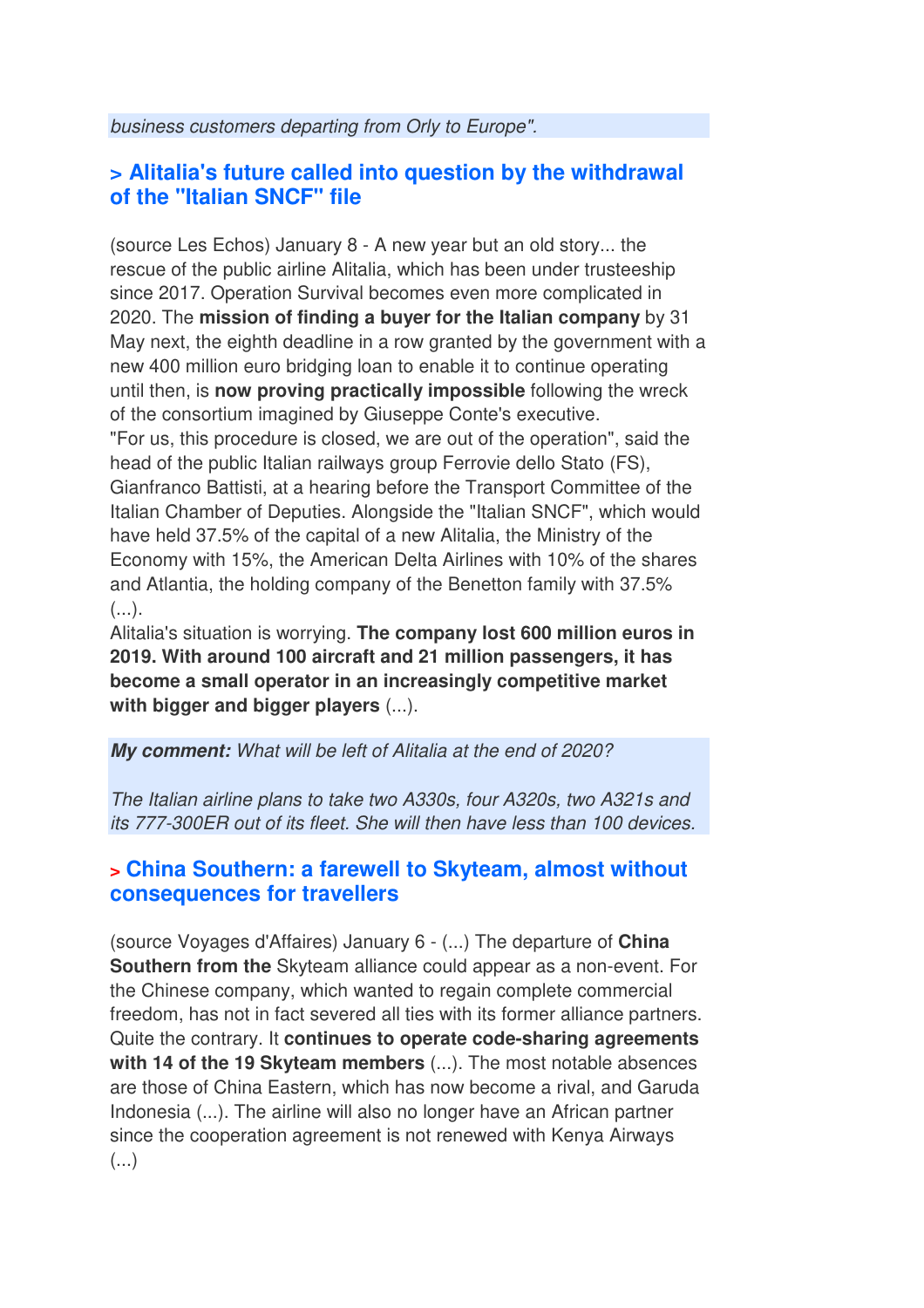Skyteam's departure has already had an effect last year on the strategy of the Chinese carrier. **The company has already signed a series of bilateral cooperation agreements with carriers**. This is the case, for example, with the Dubai carrier, Emirates. However, most of the new cooperation agreements have been concluded with airlines belonging to the Oneworld alliance, a development certainly influenced by the entry of American Airlines into the capital of China Southern. Not surprisingly, China Southern's new business partners include American Airlines, Finnair, Japan Airlines, Qantas and Qatar Airways. **On 19 December, China Southern provisionally completed its Oneworld tour with British Airways, with whom it has signed an agreement. The latter will also allow the respective recognition of loyalty programs.**

#### **> TAP Air Portugal carries 17 million passengers in 2019, a new record**

(source AFP) 7 January - Portuguese airline **TAP announced on Tuesday that it will carry 17.05 million passengers in 2019, an increase of 8.2% over the previous year** and a new all-time record. The carrier, which is still likely to record further losses for the 2019 financial year, carried 1.29 million more passengers than in 2018 thanks to "a very positive development in the last months of the year", he stressed in a press release (...).

**During the first nine months of the year, the group increased its losses to 111 million euros** despite a 6.1% increase in turnover to 1.05 billion euros (...).

Privatised at 61% in 2015, TAP saw the Portuguese State increase its stake to 50% in 2016. The private consortium Atlantic Gateway, led by the American businessman David Neeleman, has a 45% stake and the remaining 5% belongs to the employees.

**At the end of November, Mr. Neeleman had to deny rumours that he wanted to withdraw from TAP due to differences with the public shareholder**.

**My comment:** The recession in Brazil in 2015 and 2016 has weakened the Portuguese airline TAP Air Portugal, whose activity was very concentrated in this country.

In 2019, TAP began to diversify by opening lines to the United States. It's still too early for the Lusitano company to make a profit.

## **> Norwegian Air Shuttle ASA: progress in its recovery plan**

(source ZoneBourse) January 7 - The airline **Norwegian Air Shuttle**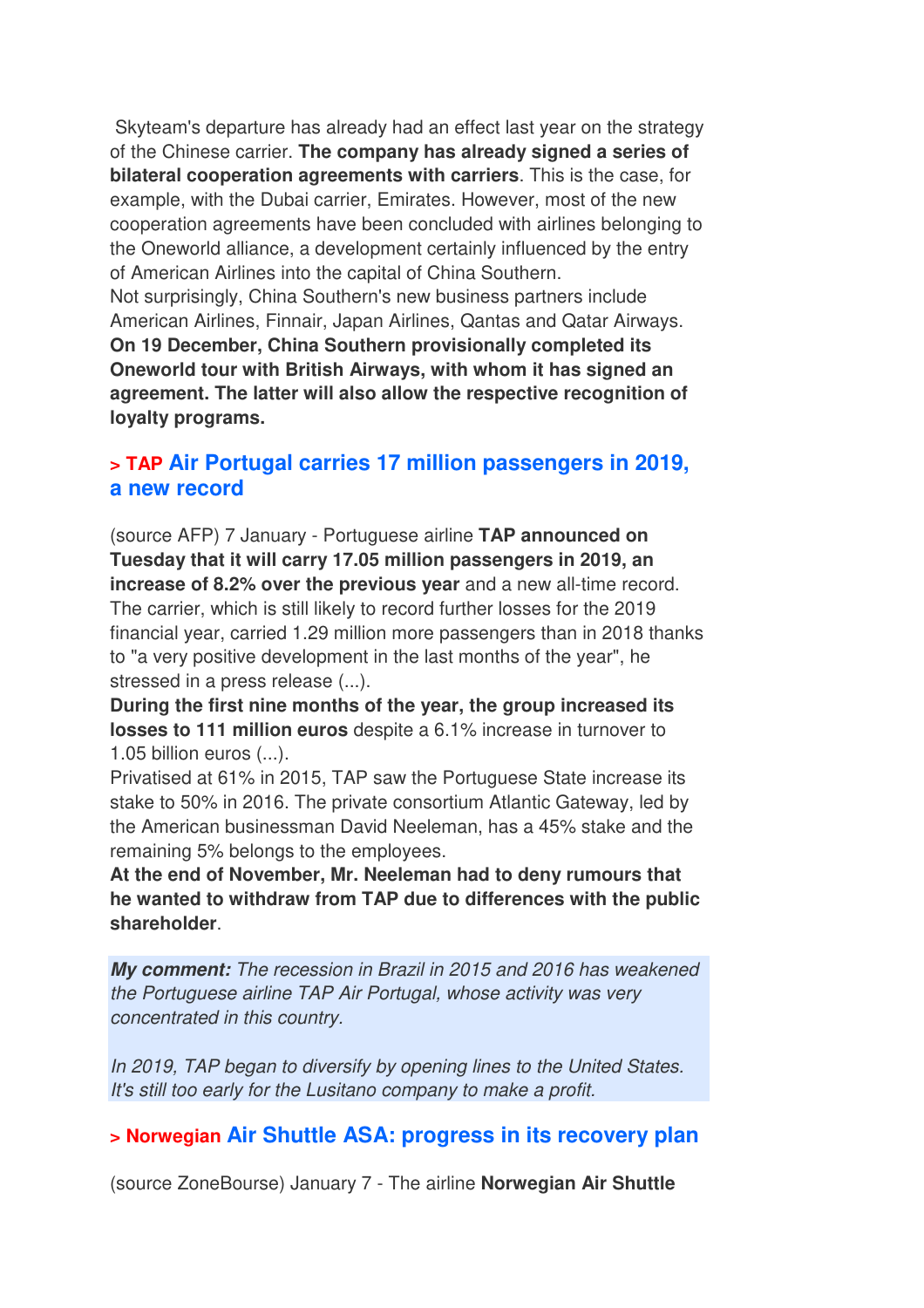**reduced its capacity by a quarter in December** by eliminating lossmaking routes and is making progress in its plan to return to profitability. Norwegian Air stated that the capacity reduction contributed to a 14 per cent increase in average revenue per passenger. The airline shook the transatlantic travel market with low fares, but its rapid expansion and the forced grounding of its fleet of Boeing 737 MAX aircraft led to increasing debt and losses.

**The company has raised funds from investors three times in 20 months to avoid joining the ranks of airlines that have collapsed due to** overcapacity in the sector (...)

 Norwegian occupied an average of 83.5% of seats in December, compared to 78.6% in the last month of 2018, beating an average forecast of 82.4% (...).

**Over the last year, shares have fallen by 60%** but have risen by 19% in the last three months as the recovery plan has gained momentum  $($ ...).

**My comment:** In 2019 Norwegian managed to limit its financial losses. Nevertheless, it is still far from being profitable. The low-cost Norwegian airline is still struggling to fill its planes.

With a load factor of 83.5%, it is far from reaching the standards of lowcost airlines (over 90%), nor even the load factors of Air France-KLM (86.4% in December).

## **Ryanair raises its profit forecast, hope for the sector > Ryanair raises its profit forecast, hope for the sector**

(source Reuters) January 10 - **Ryanair** raised its annual profit forecast on Friday after a better than expected holiday season, an announcement that benefits most of the major European stocks in the sector on the stock market.

Europe's leading low-cost company is **now forecasting a profit of €950 million to €1.05 billion for its fiscal year to the end of March,** compared with the €800-900 million forecast in November (...).

**For Bernstein analysts, Ryanair's announcements could be the first sign of an upturn in profits in the sector, which in** recent months have been affected, among other things, by the grounding of all Boeing 737 MAX aircraft.

"European airlines, especially short-haul specialists, had better take advantage of it while it lasts," writes the US bank in a note. "With MAX still at a standstill and capacity growth reduced, **this could reflect a**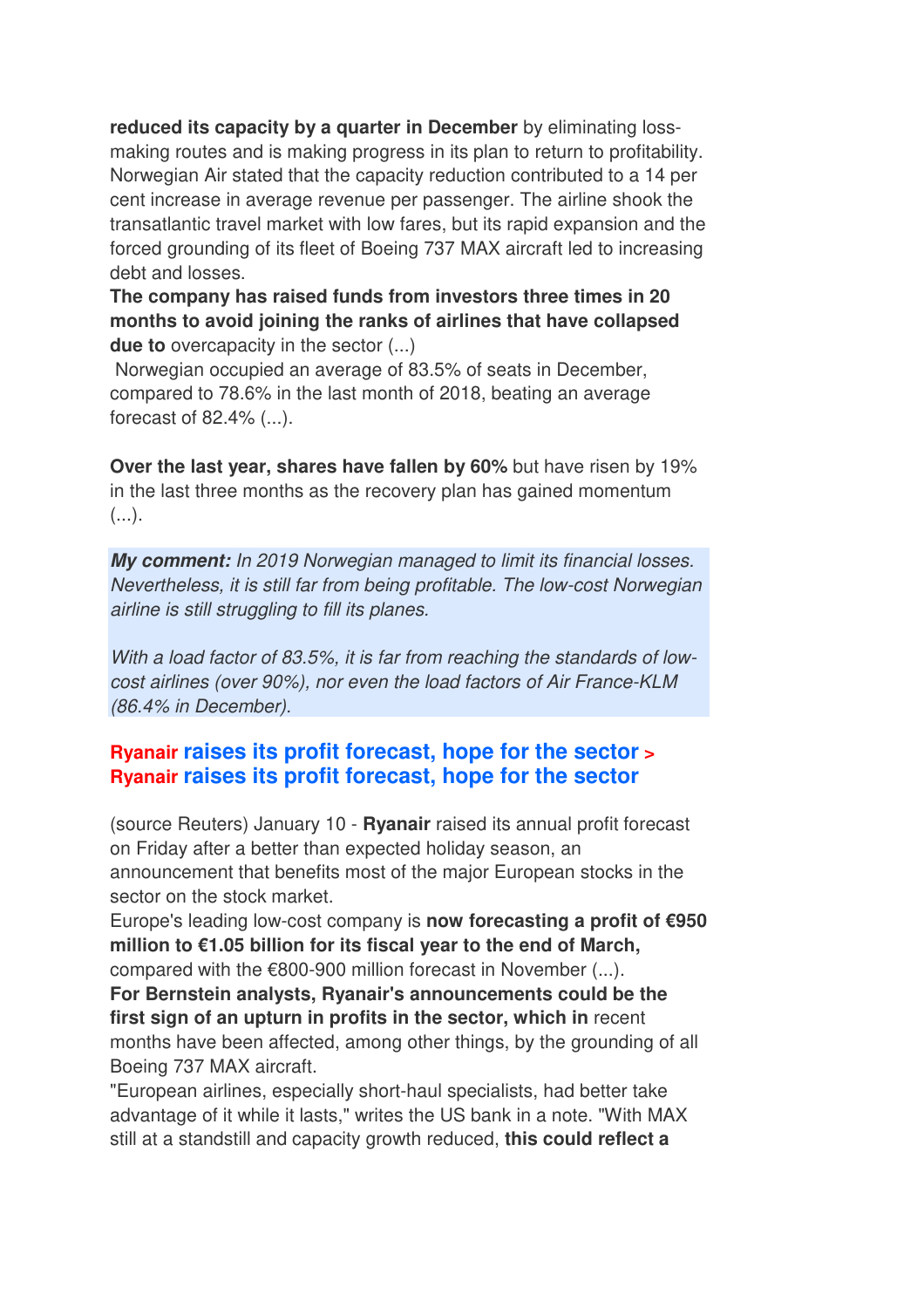**more favorable environment until the end of the winter.**" (...)

**My comment:** The bankruptcies of European airlines and the halt of B737 Max flights have limited the overcapacity observed in Europe at the beginning of 2019.

This may have led to an increase in fares and could be a boost to airline profits (if confirmed).

## **> US airline JetBlue will offset the polluting emissions of all its domestic flights.**

(source FranceInfo with AFP) 7 January - It is an important step towards carbon neutrality, the stated objective of **JetBlue,** which **announced on** Monday 6 January its **intention to become the first major US airline to offset the polluting emissions of all its domestic flights from July onwards**. (...)

JetBlue carries more than 42 million passengers each year to nearly 100 U.S. cities and operates an average of more than 1,000 daily flights.  $\left( \ldots \right)$ 

**"We reduce [carbon emissions] where we can and offset where we can**

't," said company CEO Robin Hayes. (...) He also stressed that **carbon offsetting is not a "miracle solution" but a "bridge to a less polluted future"**.

To obtain carbon

credits, JetBlue will invest in projects to protect forests from destruction. It will also develop solar and wind farms instead of using coal, diesel or fuel oil to generate electricity. Another project is the capture of landfill gas in order to convert it into a renewable energy source. (...)

**My comment:** Like Air France, JetBlue has chosen to offset emissions on all its domestic flights.

This decision is all the more significant as the low-cost airline operates the majority of its flights in the United States.

## **> 737 MAX: Boeing recommends pilot simulator training prior to return to service**

(source Le Journal de l'Aviation with AFP) January 8 - After a long resistance, **Boeing finally resolved Tuesday to recommend simulator-based pilot training, which is considered more costly and likely to further delay the return to service of the 737 MAX**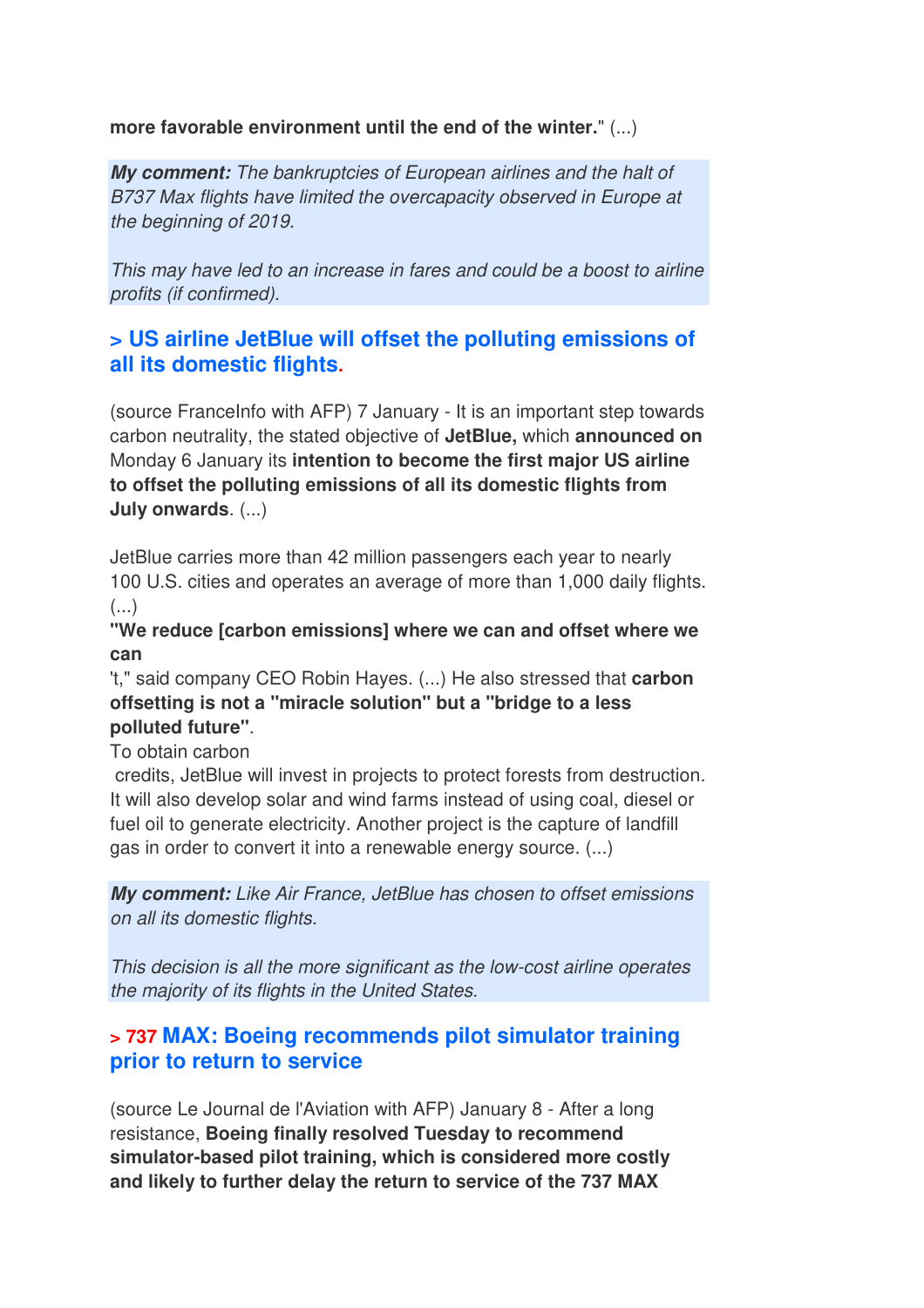**aircraft that** has been grounded for nearly 10 months after two accidents that killed 346 people.

The American aircraft manufacturer is thus complying with the requirements of the European and Canadian civil aviation authorities, which had made it a sine qua non for giving the green light to lifting the flight ban.

Prior to the Lion Air and Ethiopian Airlines accidents, pilots flying the Boeing 737 MAX were trained only on computers, and on iPads for those who were already familiar with the 737 NG, the predecessor of the MAX. (...)

**One of Boeing's commercial arguments for selling MAX** to airlines **was that they would save money because there would be no need to specially train pilots accustomed to 737 NG,** according to a

promotional brochure consulted in November by the AFP.

Under pressure from its rival Airbus, Boeing wanted to go as fast as possible.

Boeing had even committed to give Southwest Airlines a rebate of \$1 million per aircraft in case its pilots had to take special simulator training, according to a source close to the negotiations. (...)

 "The agency will review Boeing's recommendation" during joint operations with U.S. and foreign airline teams because the training is part of the 737 MAX certification, an FAA spokesman told AFP Tuesday.  $\left( \ldots \right)$ 

**Simulator training will be costly and time consuming, which is expected to disrupt the flight schedules of 737 MAX customers,** as there are currently only 34 **737** MAX-specific simulators worldwide, eight of which are owned by Boeing. In contrast, approximately 800 MAX aircraft have been produced to date, of which almost half (387) were already in service before the aircraft grounded in mid-March 2019. Southwest Airlines, the 737 MAX's first customer and the company's entire expansion strategy is based on this aircraft, has no operational simulator. (...)

 United Airlines indicates that it has not yet established a schedule for training its pilots if simulator training is a prerequisite. (...) The carrier has only one machine in his possession and has placed orders for three others, which he should receive by the end of March.

**My comment:** For several months, Boeing had been trying to persuade the certification bodies that there was no need to train B737 Max pilots on simulators.

The stakes were high: the investments required to manufacture the simulators are substantial (several tens of millions of euros per aircraft).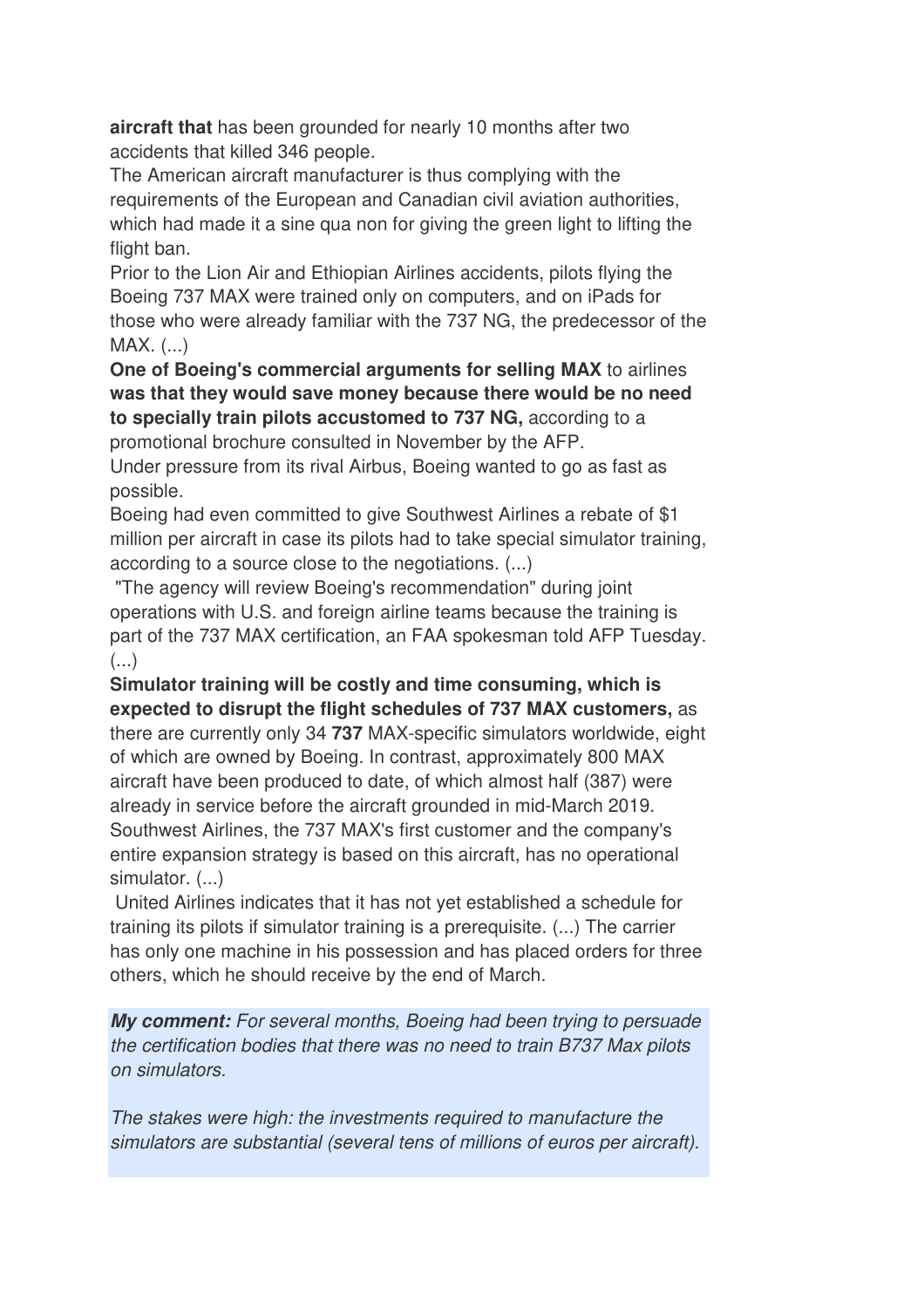Above all, it would take several months before all B737 Max pilots would be trained. Even if these training courses could start in the first half of 2020, it is likely that all the aircraft currently grounded could not be returned to service before the end of the year.

#### **> Airbus outperforms Boeing with more than 1,000 aircraft sold and 863 delivered in 2019, a record number.**

(source Capital) January 11 - **Airbus announced on Friday, January 10 that it has booked 1,131 orders in 2019, including 768 net orders**. The aircraft manufacturer also delivered 863 aircraft last year, the highest total in its history. (...)

 Conversely, its competitor **Boeing saw its deliveries collapse as a result of the 737 MAX crisis**. The US aircraft manufacturer, which has overtaken Airbus in deliveries since 2012, has not yet released its annual figures, but had delivered only 345 airliners in the first eleven months, half as many as in 2018 over the same period. (...)

**Airbus** (...) **had nevertheless had to revise its delivery targets downwards during the year**. (...) While initially expecting '880 to 890' deliveries in 2019, the group indicated in October that it planned to eventually deliver 'around 860 commercial aircraft', compared to 800 in 2018. **The aircraft manufacturer is indeed encountering production difficulties linked to the increase in production rate of the A321 ACF**, a model allowing a more flexible configuration of the cabins but more complex to produce than an A320.

Airbus delivered 642 A320 Family aircraft last year. (...) This corresponds (...) to an output of 53.5 aircraft per month on the eight production lines for the A320 family available to Airbus: four in Hamburg (Germany), two in Toulouse (France), one in Mobile (USA) and one in Tianjin (China). The aircraft manufacturer plans to increase this production rate to 63 single-aisle aircraft per month by 2021 in order to clear an order backlog that exceeded 6,000 aircraft in this range at the end of December. (...)

Airbus also announced on Friday that it had booked (...) 768 net orders. (...) Of these, 654 net orders are for A320 family single-aisle aircraft. (...) The aircraft manufacturer (...) welcomes "an exceptional market response to the new A321 XLR" (its new very long-range single-aisle aircraft) since its launch announcement in June. (...)

**My comment:** If Airbus is delivering more aircraft than Boeing for the first time since 2012, it is only because of the halt in deliveries of the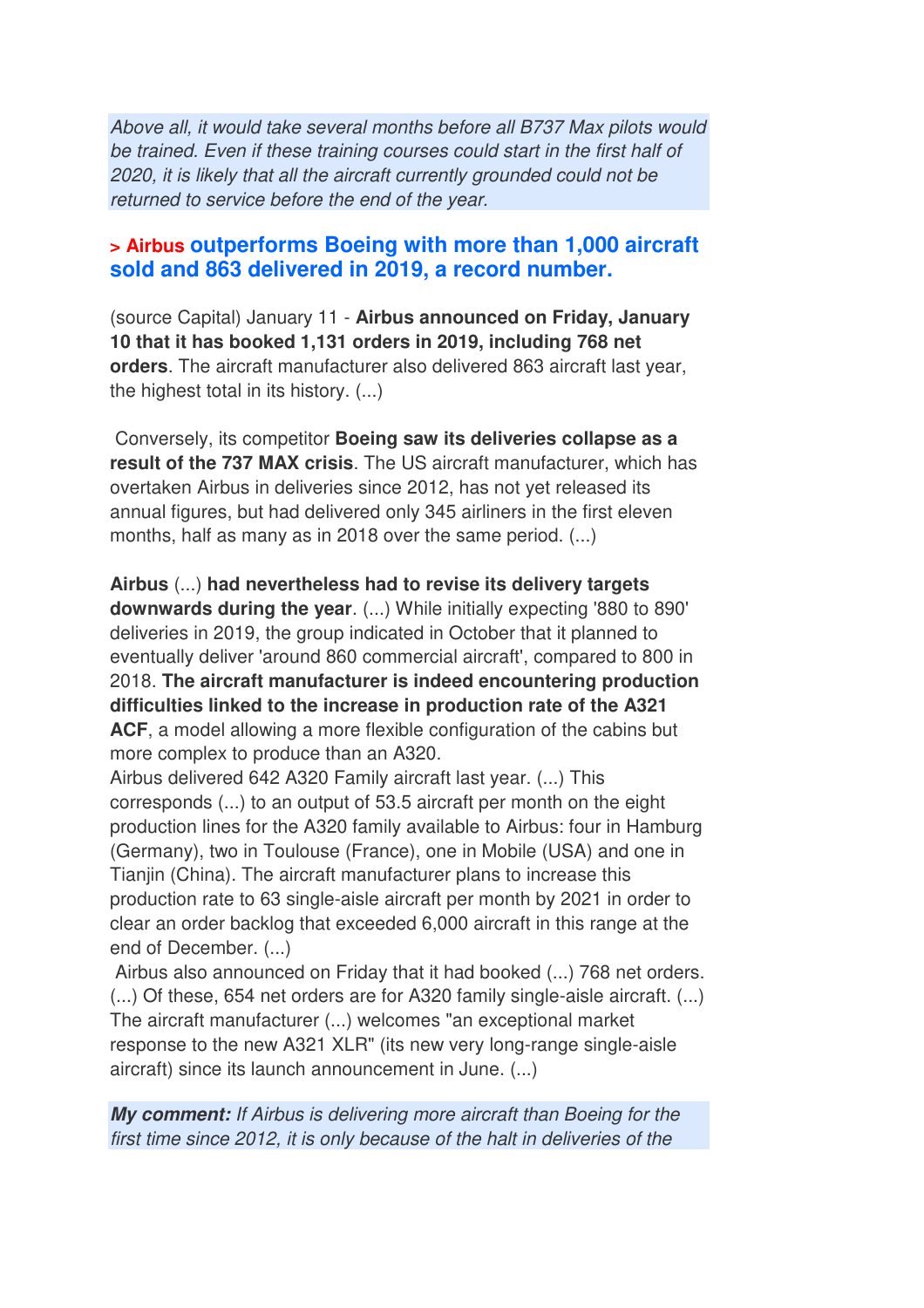## **> Global aviation growth to slow in 2019**

(source TourMaG) January 9 - ForwardKeys has just delivered its first analyses on the health of global aviation in 2019. Based on capacity, flight searches and flight booking transactions per day, the institute reveals that **in 2019, growth in international air travel, as measured by passenger travel, increased by 4.5%**. **This is** ahead of global economic growth, but much slower than in 2018, when it reached 6%, and **slower than in the last decade (6.8% per year on average).** 

 The slowdown can be explained in particular by a number of events that have held back growth: US trade disputes with Canada, China, Mexico and the EU, riots in Chile, France, Hong Kong and India, the grounding of the Boeing 737 Max, terrorism in Sri Lanka, the emergence of the 'shame of flying' and the bankruptcy of Jet Airways. (...)

**Asia-Pacific experienced the strongest growth,** with international travel abroad increasing by 7.7% while travel between countries in the region increased by 8.7%.

It is followed by Africa, where international travel increased by 7.5%. (...) Next comes the Americas region, where international travel abroad increased by 4.8%. Travel between countries in the region increased by 3.2%. (...)

#### **The outlook for the first three months of 2020 is much more**

**optimistic,** with international flight bookings as of January 1, 2020 8.3% ahead of the beginning of 2019.

Africa is the market that stands out. On 1 January, international bookings were 12.5% ahead of schedule, with 10% going to other African countries and 13.5% ahead of the rest of the world. Bookings from other continents are also 12.9% ahead of schedule.

The second most promising market is Europe, with international bookings for the first quarter up 10.5%. Bookings between European countries are ahead by 9.6% and bookings to other continents by 11.8%.

Next comes the Asia-Pacific region, where international bookings are 8.3% ahead of schedule. Between the countries of the region, bookings are ahead by 7.7% and long-haul bookings by 9.7%. (...)

**My comment:** At the global level, we can see that the growth of air transport is generally twice as high as economic growth.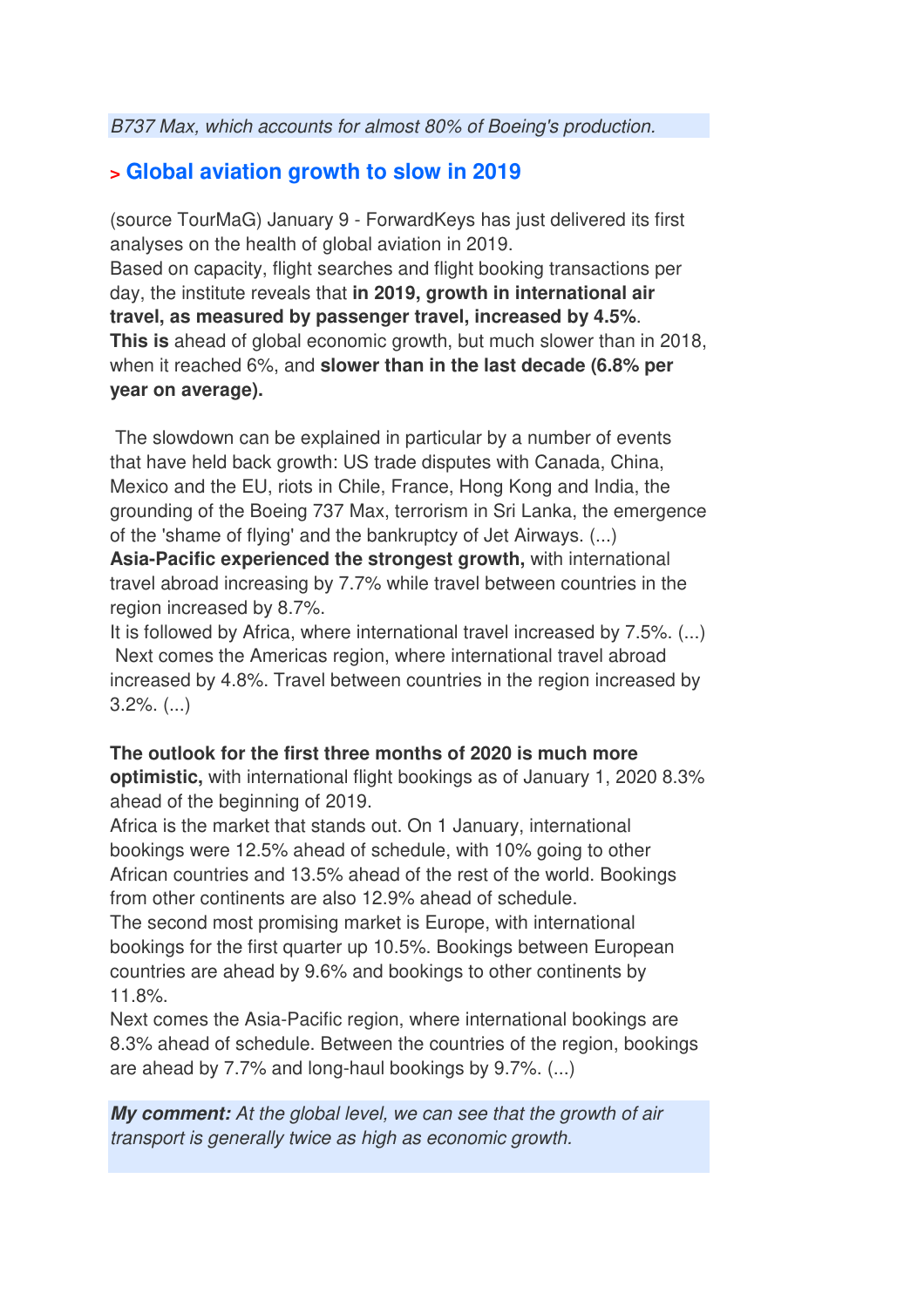It is therefore not surprising that the Asia-Pacific region is the region where airlines are growing the most.

# **End of the press review**

#### **> Follow-up to the referendum on the privatisation of Aéroports de Paris**

The consultation procedure on the privatisation of the ADP group has been open since 13 June and will run until March 2020. It requires the signatures of 4.7 million voters to lead to a referendum on a shared initiative (RIP).

On the Internet, the consultation can be signed on the site referendum.interieur.gouv en

By 13 January, when two thirds of the signature deadline had passed, the consultation had collected 1,042,000 signatures, or 22.09% of the required signatures.

#### **> My comment on the Air France-KLM share price evolution**

**The Air France-KLM share is at 9.912 euros at the close of trading on Monday 13 January. It is down -6.01%.** It's back to the level it was at two weeks ago, before the tensions between Washington and Tehran.

**The average (the consensus) of analysts for the AF-KLM share is 11.20 euros**.

**The barrel of Brent oil** (North Sea) **is down sharply from \$5 to \$64.**

#### **This indicative information in no way constitutes an invitation to sell or a solicitation to buy Air France-KLM shares.**

You can react to this press review or provide me with any information or thoughts that will help me better carry out my duties as a director of the Air France-KLM Group.

## **You can ask me, by return, any question relating to the**